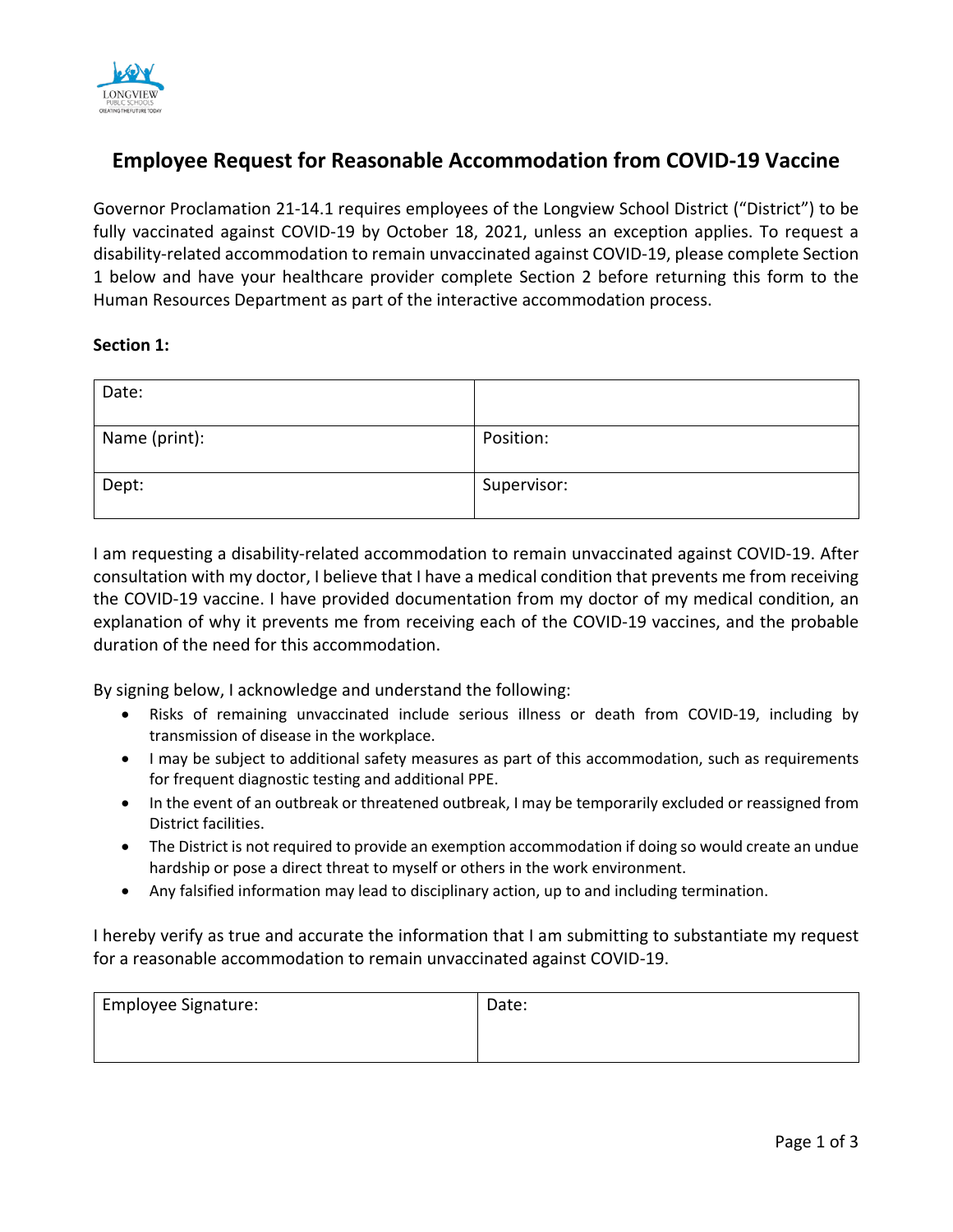

**Section 2:** 

# **Medical Certification for Reasonable Accommodation from COVID-19 Vaccine**

| Employee Name (print): |  |
|------------------------|--|
| Employee Job Title:    |  |

The State of Washington requires that workers in educational settings be fully vaccinated against COVID-19 unless an exception applies. The individual named above ("Patient") is seeking a disabilityrelated accommodation to remain unvaccinated.

**Please certify below the medical reason that the Patient should not be vaccinated for COVID-19 by completing this form and attaching available supporting documentation.** Information provided on this form will be reviewed during consideration of the accommodation request.

## **Option 1 – Allergy**

- $\Box$  A documented history of a severe allergic reaction to any component of a COVID-19 vaccine or to a substance that is cross-reactive with a component. Please indicate which of the following vaccines are contraindicated and name the components, by vaccine. **NOTE:** Because egg-free vaccine is available, history of egg allergy will not be accepted as a routine medical exemption.
	- Moderna List component(s):
	- Pfizer List component(s):
	- Janssen/Johnson & Johnson List component(s):
- $\Box$  A documented history of a severe allergic reaction after a previous dose of the COVID-19 vaccine. Please indicate to which vaccine the Patient had a reaction and the date of the vaccine and reaction.
	- Moderna Date of Vaccine and Reaction: → Northernal State of Vaccine and Reaction:
	- Pfizer Date of Vaccine and Reaction:

#### **Option 2 – Physical Condition/Medical Circumstance**

 $\Box$  The physical condition of the Patient or medical circumstances relating to the individual are such that vaccination is not medically advisable. Please state, with sufficient detail, the specific nature and probable duration of the medical condition or circumstances that contraindicate vaccination with the COVID-19 vaccine.

Explanation: